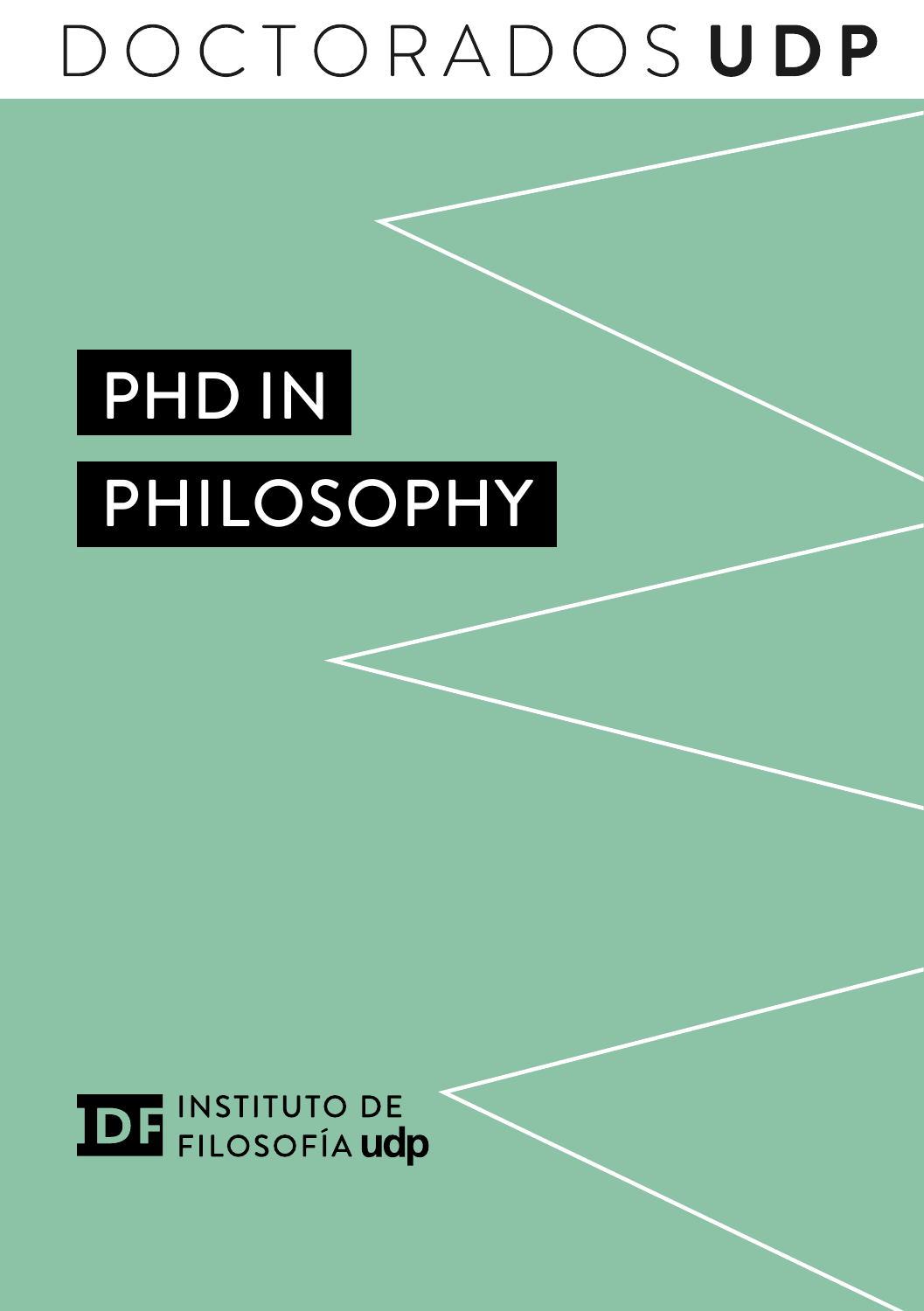## DESCRIPTION

This program seeks to train doctors of philosophy capable of joining academic institutions in any part of the world, by promoting internationalisation of the research undertaken by doctoral candidates. Applicants are required to take part in specialised seminars, outreach activities, and a research visit to another country.

The program allows for the awarding of joint degrees with prestigious universities from other countries, including the University of Leiden (Netherlands), the Free University of Amsterdam (Netherlands), the University of Nijmegen (Netherlands), Université Paris X Nanterre (France), the Ruhr-Universität Bochum, the FernUniversität in Hagen, and the Martin-Luther Universität Halle-Wittenberg (Germany).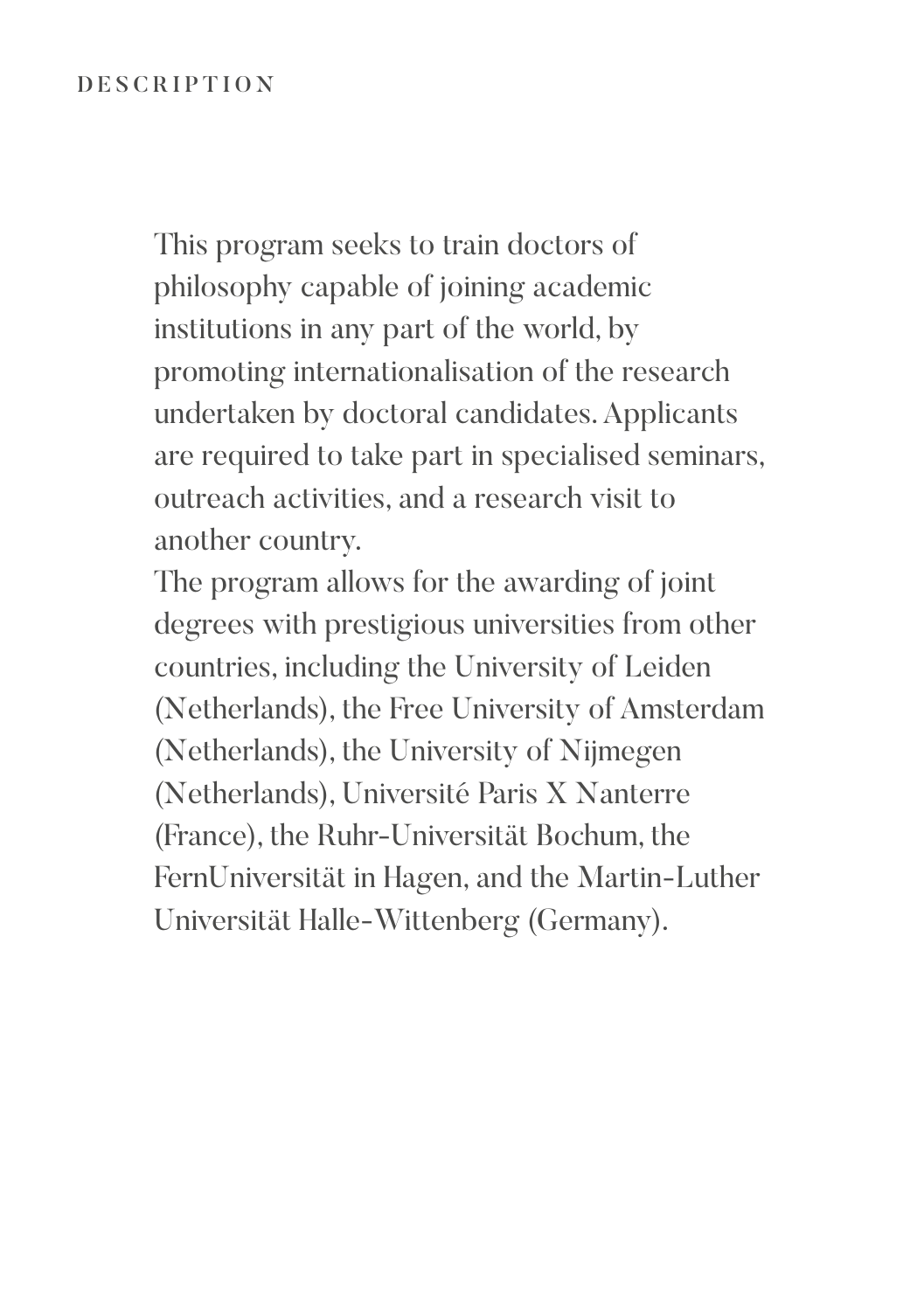### OBJECTIVES OR LINES OF RESEARCH

- To train doctors in philosophy who can produce and communicate original, relevant scientific work in the field of philosophy, and are able to operate successfully in prestigious academic institutions.
- To disseminate research produced through the doctoral program and the Institute of Philosophy, and to promote international collaborative networks which contribute to the academic development of students, graduates, and professors.

The program specialises in modern and contemporary philosophy, and is structured around two principal lines of research:

**Political thought:** This line studies fundamental issues of political thought, understood as a philosophical approach to problems that are constitutive to human societies and crucial for the understanding of contemporary world. These researches are developed in the framework of modern and contemporary philosophy and promote interdisciplinary approaches that include the relationship between philosophy and law, and philosophy and literature.

**Contemporary theories of rationality:** This line studies fundamental issues of contemporary theoretical philosophy, with special emphasis on problems related to conceptions of rationality, its varieties, applications and uses. The main theoretical orientations covered within this line of research are Kantian and neo-Kantian philosophy, German idealism, theory of knowledge, phenomenology, hermeneutics, and studies on artificial intelligence.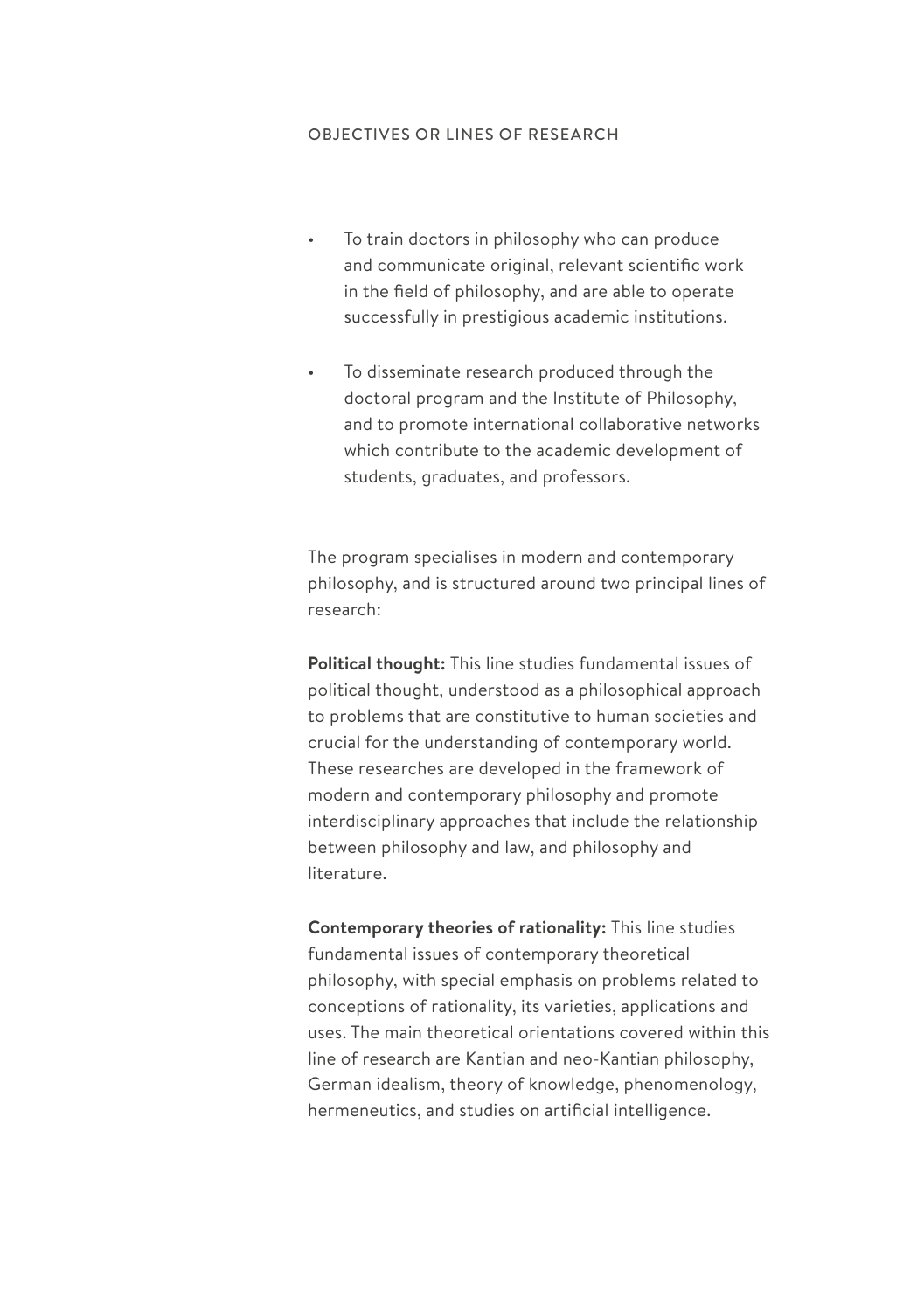#### APPLICANT PROFILE

Applicants must hold a first degree and Masters degree, awarded by a national university or a university in another country. Exceptionally, applicants who hold only a firstdegree may be considered, in accordance with program regulations.

The admissions committee will evaluate applications according to the following schema:

- 1. Research proposal (proposal for dissertation). Weighted at 50%. Points to be evaluated:
	- Clarity, originality and relevance of the philosophical problem to be addressed; justification of the choice of problem from the point of view of current academic debates in the specific field or subfield of reference of the research.
	- Fit between the candidate's research interest, the lines of research emphasised in the program, and faculty research expertise.
	- Solid grounding of the working hypothesis, arguments and/or evidence, demonstrating that the approach proposed is original in its specific field or subfield.
	- Coherence between the proposed methodology, the nature of the problem to be studied, and the hypothesis formulated.
	- Candidate's knowledge of the field of study and relevant debates, as demonstrated in the bibliographic discussion.
	- Structure and feasibility of the proposed program of work.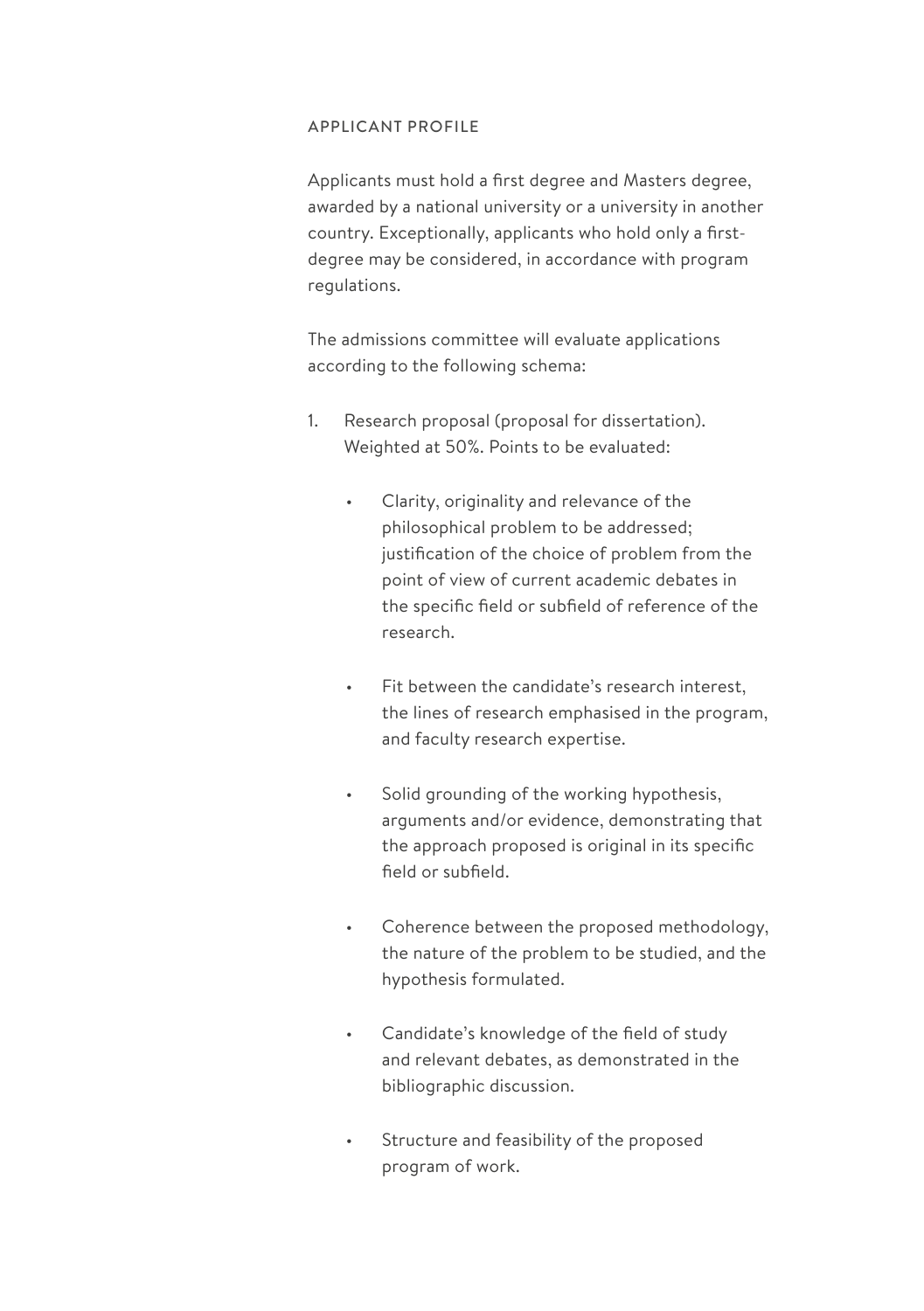- 2. Academic competencies (weighted at 25%). Points to be evaluated:
	- Analytical capacity of the applicant. Rhetorical and argumentative skills in constructing an argument.
	- Language competencies.
- 3. Previous trajectory of the applicant (weighted at 25%). Points to be evaluated:
	- Academic record. Prestige enjoyed by the universities attended in the areas in which the candidate was trained; candidate's academic results and ranking.
	- The appropriateness, and the candidate's level of interest, in developing their research in the proposed line or area and in this particular doctoral program. To be evaluated principally from the CV and letter of application.

Candidates who successfully achieve the degree of Doctor in philosophy will be capable of producing original research that meets international standards of quality, and can be communicated in prestigious journals and other relevant media. Graduates will be well equipped to join the international scientific community in their specialist thematic area, on equal terms.

The markedly international character of the program, and the possibility of a joint degree award, will allow graduates to develop research networks that extend beyond the local and regional setting, at the same time as developing competencies that will allow them to participate successfully in prestigious academic institutions around the world.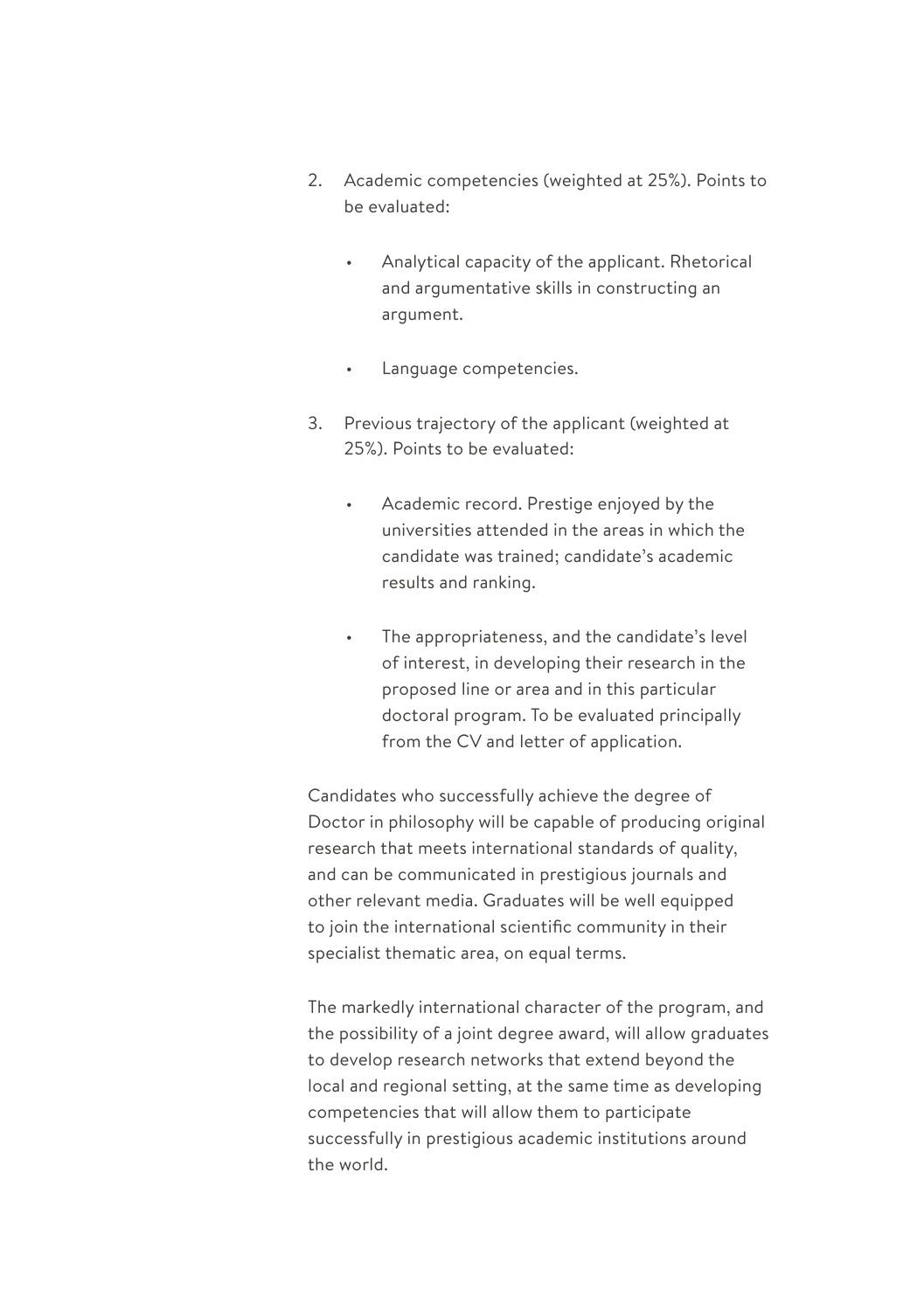# PROGRAM OF STUDY

| INITIAL (TAUGHT) PHASE |                    |                     |                    |                              |  |  |
|------------------------|--------------------|---------------------|--------------------|------------------------------|--|--|
| <b>I SEMESTER</b>      | <b>II SEMESTER</b> | <b>III SEMESTER</b> | <b>IV SEMESTER</b> |                              |  |  |
| Specialist             | Specialist         | Specialist          | Dissertation       |                              |  |  |
| Seminar I              | Seminar II         | Seminar III         | Qualifying Exam    |                              |  |  |
| 6 credits              | 6 credits          | 6 credits           | 6 credits          |                              |  |  |
| Research I             | Research II        | Research III        | Research IV        | DISSERTATION QUALIFYING EXAM |  |  |
| 18 credits             | 18 credits         | 18 credits          | 18 credits         |                              |  |  |
| Colloquium I           | Colloquium II      | Colloquium III      | Colloquium IV      |                              |  |  |
| 6 credits              | 6 credits          | 6 credits           | 6 credits          |                              |  |  |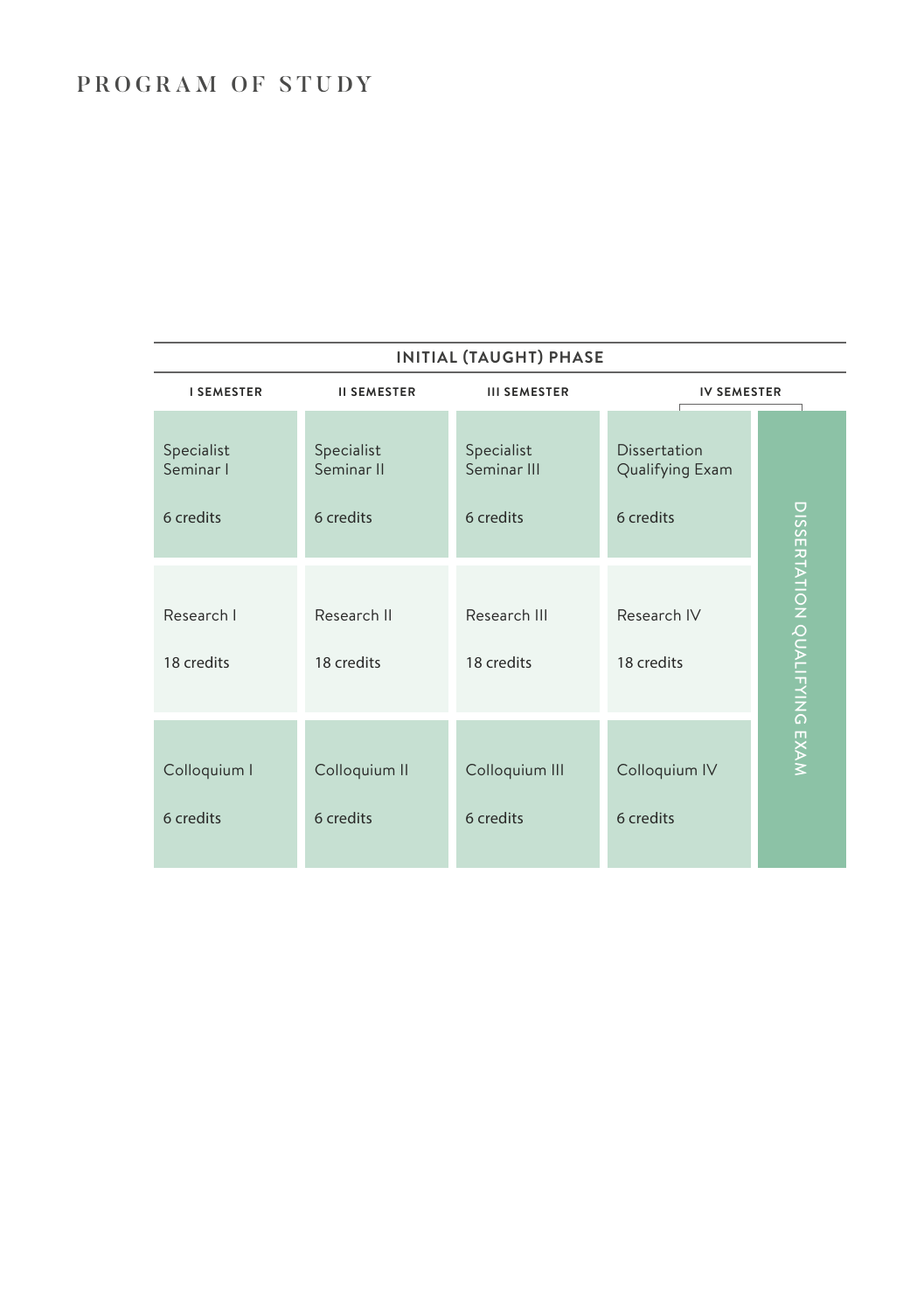| FINAL PHASE (THESIS PHASE) |                          |                     |                      |             |  |  |
|----------------------------|--------------------------|---------------------|----------------------|-------------|--|--|
| <b>V SEMESTER</b>          | <b>VI SEMESTER</b>       | <b>VII SEMESTER</b> | <b>VIII SEMESTER</b> |             |  |  |
|                            |                          |                     |                      |             |  |  |
|                            | Research VI              |                     |                      |             |  |  |
| Research V                 | Research visit<br>abroad | Thesis I            | Thesis II            | <b>NIVA</b> |  |  |
| 30 credits                 | 30 credits               | 30 credits          | 30 credits           |             |  |  |
|                            |                          |                     |                      |             |  |  |
|                            |                          |                     |                      |             |  |  |

To obtain the degree of PhD in Philosophy, candidates must:

- Achieve a pass in all curricular elements of the programme of study, including the dissertation qualifying exam;
- Carry out a research visit abroad for an academic period of six months;
- Have had an article accepted for publication in an indexed journal;
- Achieve a pass grade for their doctoral dissertation, and successfully defend the thesis.

All of these elements will be assessed on a pass/fail basis.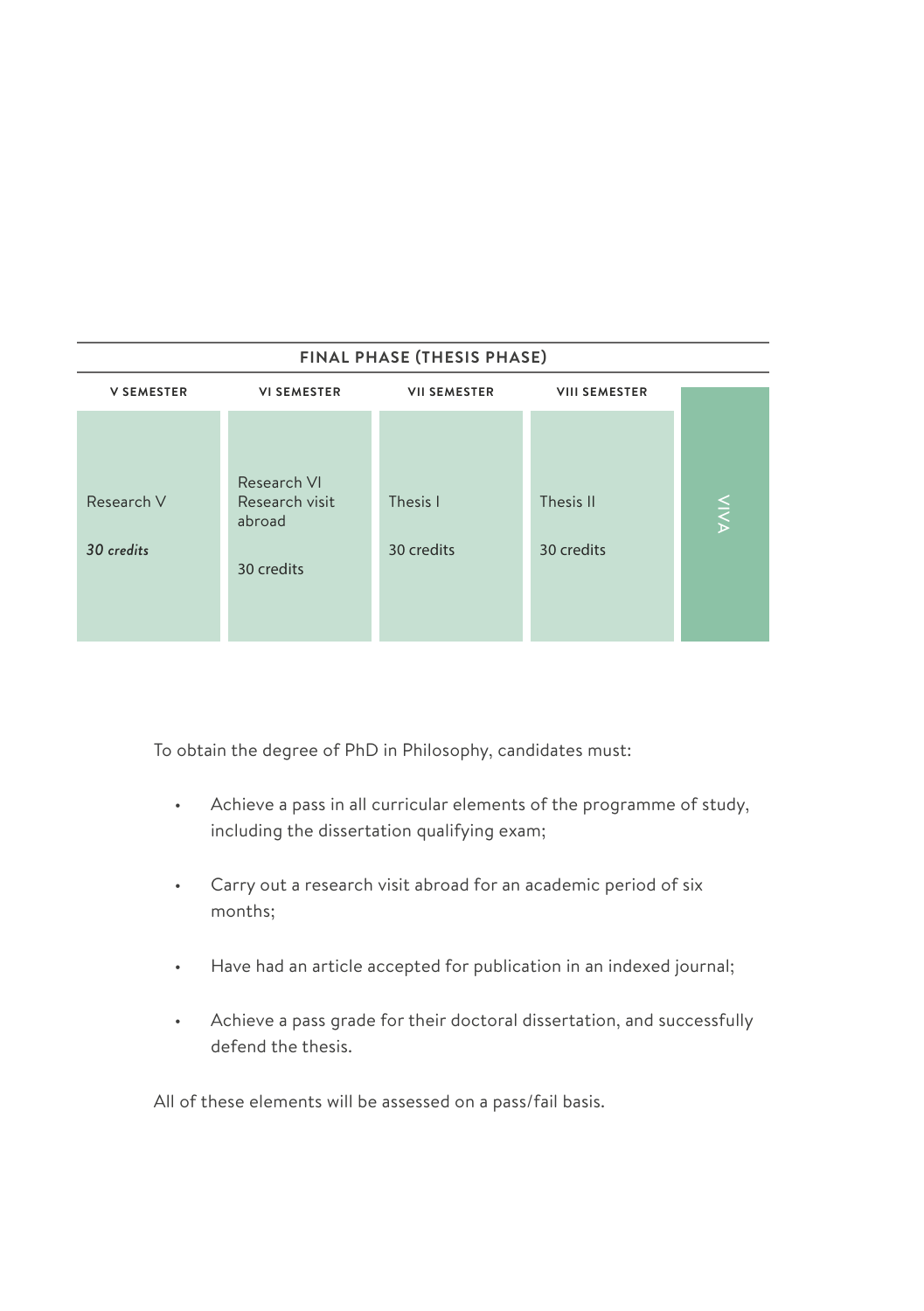# FACULTY

## **CORE FACULTY**

- Beatriz Arriagada
- 
- 
- 
- 
- 
- 
- 
-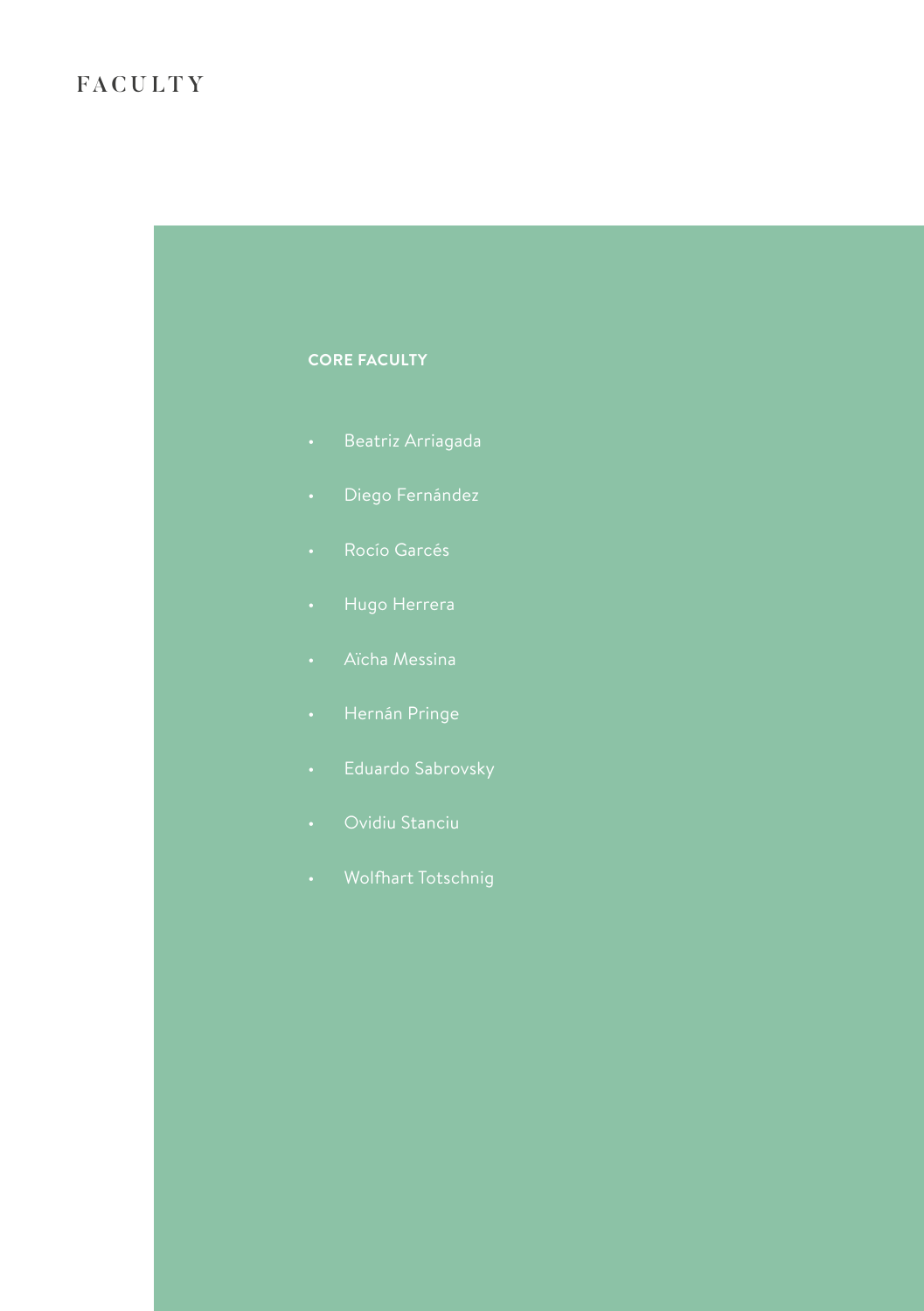### **ASSOCIATES**

- 
- Carlos Casanova
- 
- 
- 
- 
- 
- 
- 
-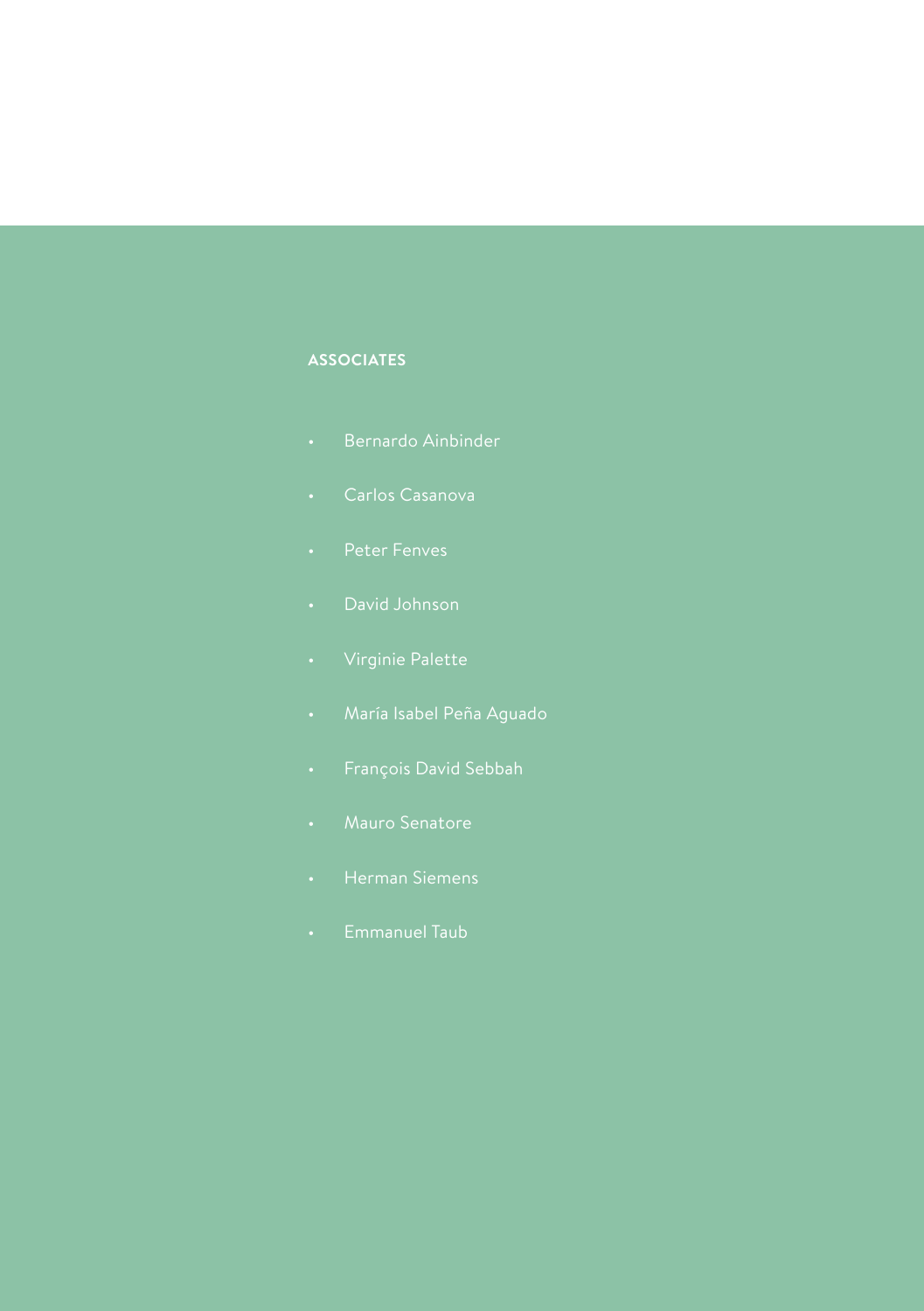### APPLICATION PROCEDURE

- 1. Curriculum vitae.
- 2. Undergraduate and Masters degree certificates, or equivalent.
- 3. Transcript of grades from undergraduate and Masters study.
- 4. Certificate of ranking of undergraduate and Masters grades.
- 5. A letter of application, setting out the applicant's motivation for applying to the program.
- 6. Two letters of recommendation (references).
- 7. A sample of written work, consisting of a text written by the applicant, which demonstrates their level of writing and their ability to carry out graduate work (it is recommended that applicants supply a previously written text, such as a published article or an essay prepared during a University course).
- 8. A research proposal, which should contain: a) a research problem, b) a literature review c) a founded working hypothesis, d) a methodological proposal, and e) a workplan indicating a general outline for the development of the project over the four years of the program. The proposal must consist of a maximum of eight standard pages, presented in Times New Roman 12-point font, at 1.5 line spacing.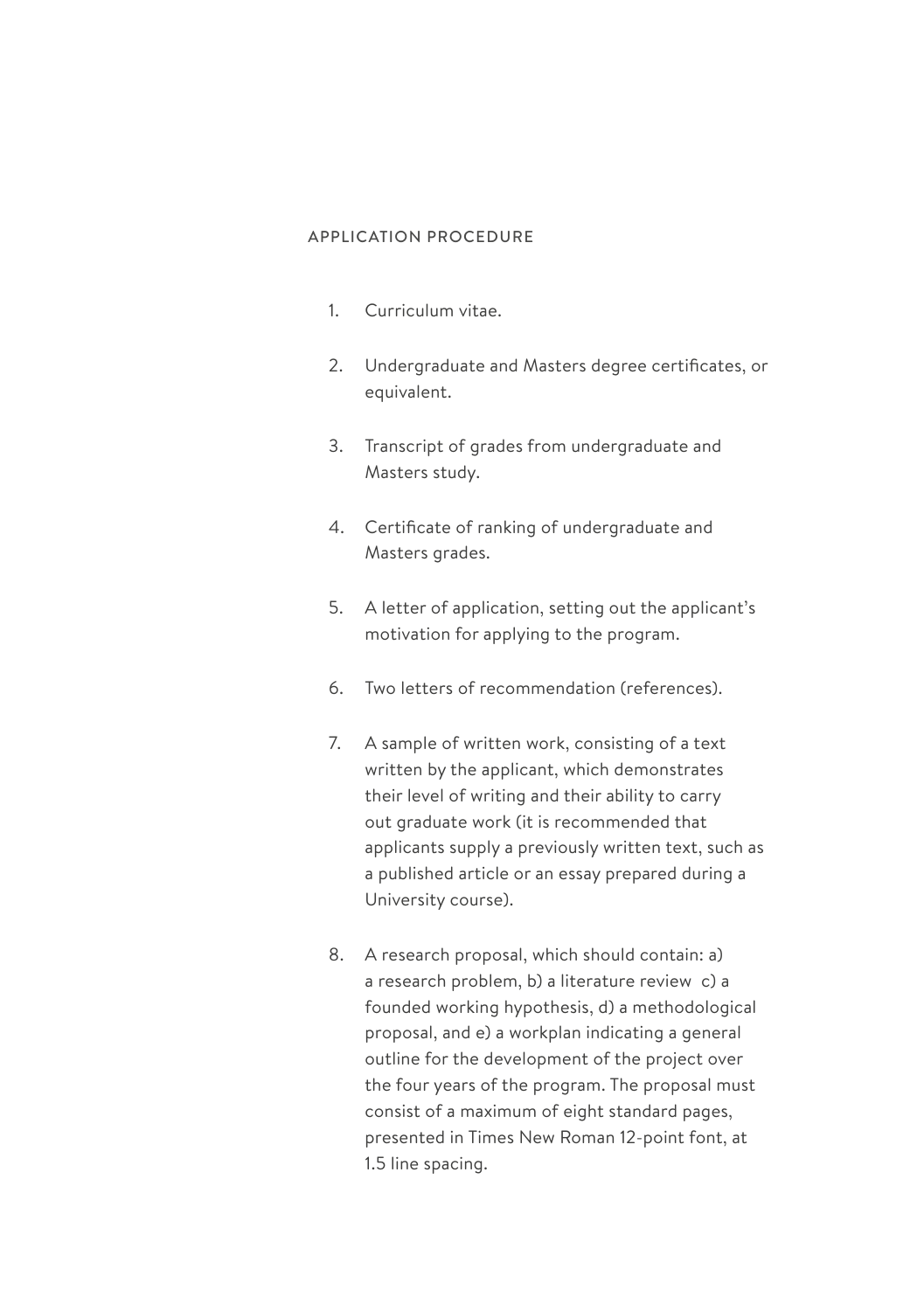9. Certification of a level of oral and written competence in English (TOEFL, IELTS, Cambridge Certificate or similar); or in another relevant foreign language (German, French, or Italian) suitable for use during the development and completion of the thesis, depending on the subject matter of the proposed research. The academic committee will determine whether or not this requirement has been satisfied. The program will consider admission of candidates who do not fulfil the minimum language competence requirements, on supply of a sworn statement by the applicant indicating measures to be taken to fill this gap.

Certificates of degree awards, grades and ranking must be originals or legalized copies. In the case of studies completed in any other country, certificates must be duly legalized according to current Chilean legislation.

#### FO R FURTHER INFORMATION, PLEASE CONTACT

Director of the Doctoral Program in Philosophy: Ovidiu Stanciu **ovidiu.stanciu@mail.udp.cl** 

Academic Coordinator of the Institute of Philosophy: Felipe Mardones **felipe.mardones@udp.cl**

Ejército 260, Santiago, Chile.

Fono: 26762230

### **[postgrados.udp.cl/programas/doctorado-en-filosofia](http://postgrados.udp.cl/programas/doctorado-en-filosofia)**